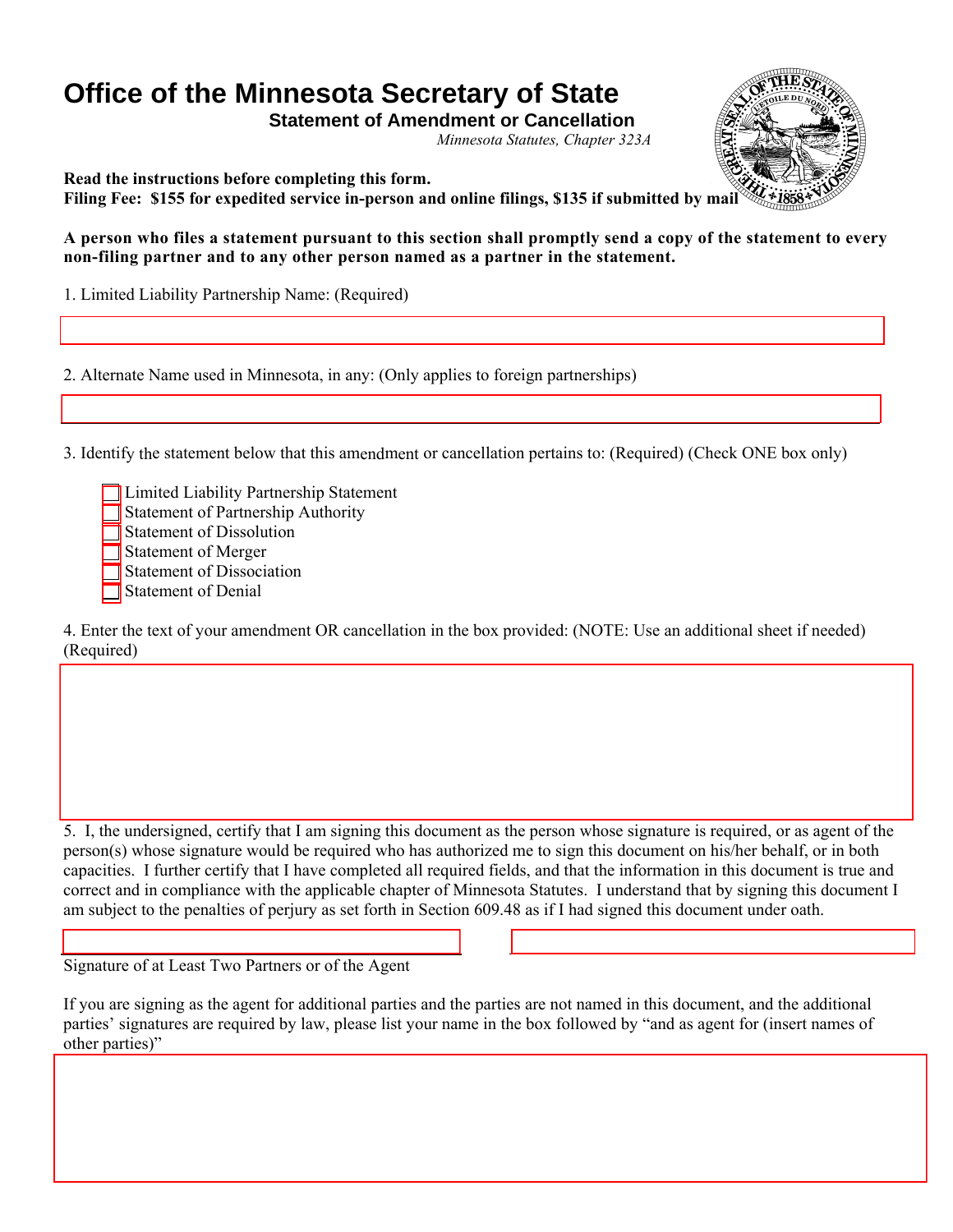*Minnesota Statutes, Chapter 323A* 



#### **Email Address for Official Notices**

Enter an email address to which the Secretary of State can forward official notices required by law and other notices:

Check here to have your email address excluded from requests for bulk data, to the extent allowed by Minnesota law.

#### **List a name and daytime phone number of a person who can be contacted about this form:**

| <b>Contact Name</b> | Phone Number |
|---------------------|--------------|

#### **Entities that own, lease, or have any financial interest in agricultural land or land capable of being farmed must register with the MN Dept. of Agriculture's Corporate Farm Program.**

Does this entity own, lease, or have any financial interest in agricultural land or land capable of being farmed?  $Yes \nightharpoonup No \nightharpoonup$